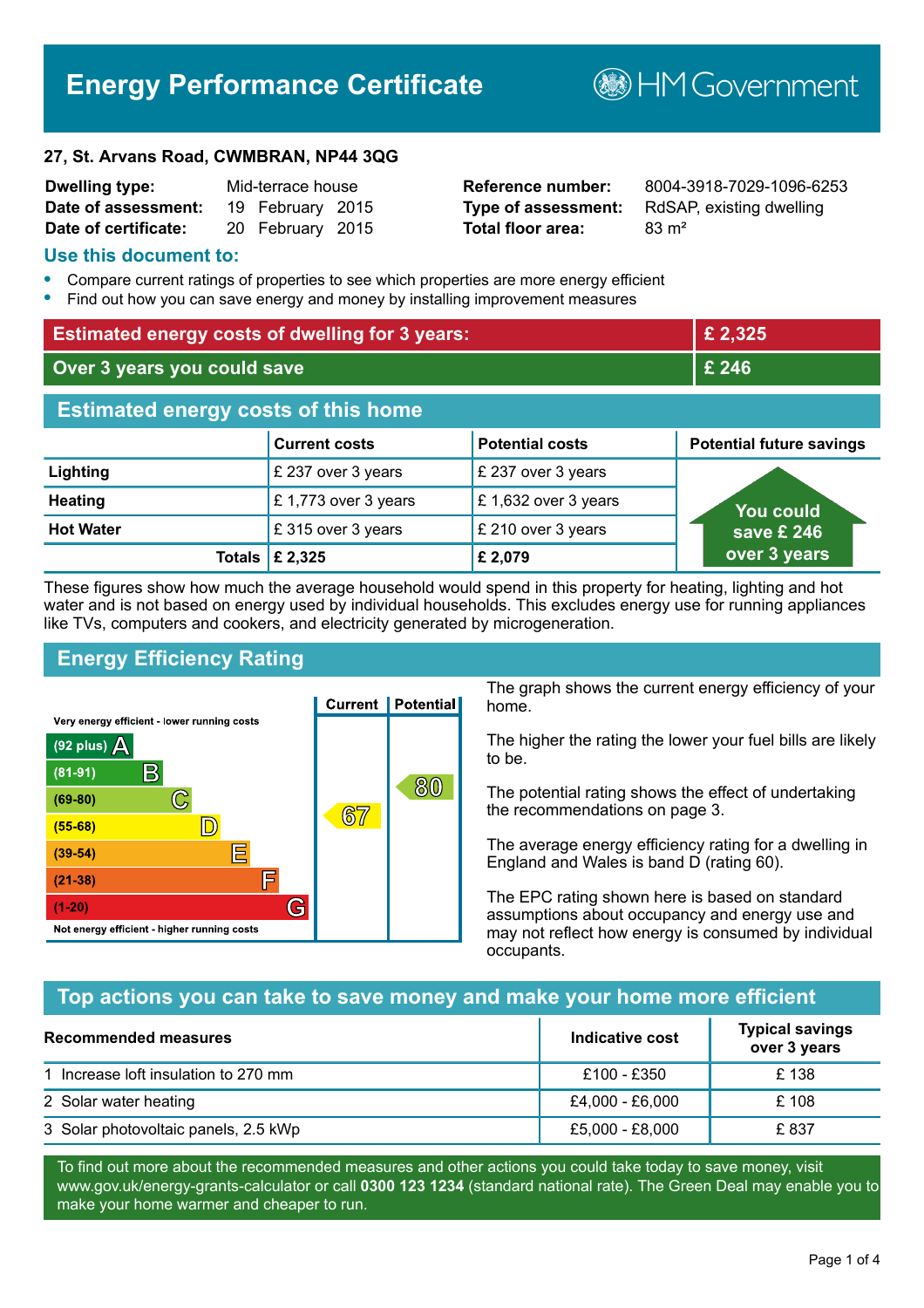# **Summary of this home's energy performance related features**

| <b>Element</b>        | <b>Description</b>                          | <b>Energy Efficiency</b> |
|-----------------------|---------------------------------------------|--------------------------|
| Walls                 | System built, with external insulation      | ★★★★☆                    |
| Roof                  | Pitched, 50 mm loft insulation              | ★★☆☆☆                    |
| Floor                 | Solid, no insulation (assumed)              |                          |
| Windows               | Fully double glazed                         | ★★★☆☆                    |
| Main heating          | Boiler and radiators, mains gas             | ★★★★☆                    |
| Main heating controls | Programmer, room thermostat and TRVs        | ★★★★☆                    |
| Secondary heating     | Room heaters, electric                      |                          |
| Hot water             | From main system                            | ★★★★☆                    |
| Lighting              | Low energy lighting in 50% of fixed outlets | ★★★★☆                    |

Current primary energy use per square metre of floor area: 210 kWh/m² per year

The assessment does not take into consideration the physical condition of any element. 'Assumed' means that the insulation could not be inspected and an assumption has been made in the methodology based on age and type of construction.

# **Low and zero carbon energy sources**

Low and zero carbon energy sources are sources of energy that release either very little or no carbon dioxide into the atmosphere when they are used. Installing these sources may help reduce energy bills as well as cutting carbon. There are none provided for this home.

# **Your home's heat demand**

For most homes, the vast majority of energy costs derive from heating the home. Where applicable, this table shows the energy that could be saved in this property by insulating the loft and walls, based on typical energy use (shown within brackets as it is a reduction in energy use).

| <b>Heat demand</b>           | <b>Existing dwelling</b> | Impact of loft<br>insulation | <b>Impact of cavity</b><br>wall insulation | Impact of solid<br>wall insulation |
|------------------------------|--------------------------|------------------------------|--------------------------------------------|------------------------------------|
| Space heating (kWh per year) | 8.049                    | (816)                        | N/A                                        | N/A                                |
| Water heating (kWh per year) | 2,139                    |                              |                                            |                                    |

You could receive Renewable Heat Incentive (RHI) payments and help reduce carbon emissions by replacing your existing heating system with one that generates renewable heat, subject to meeting minimum energy efficiency requirements. The estimated energy required for space and water heating will form the basis of the payments. For more information, search for the domestic RHI on the www.gov.uk website.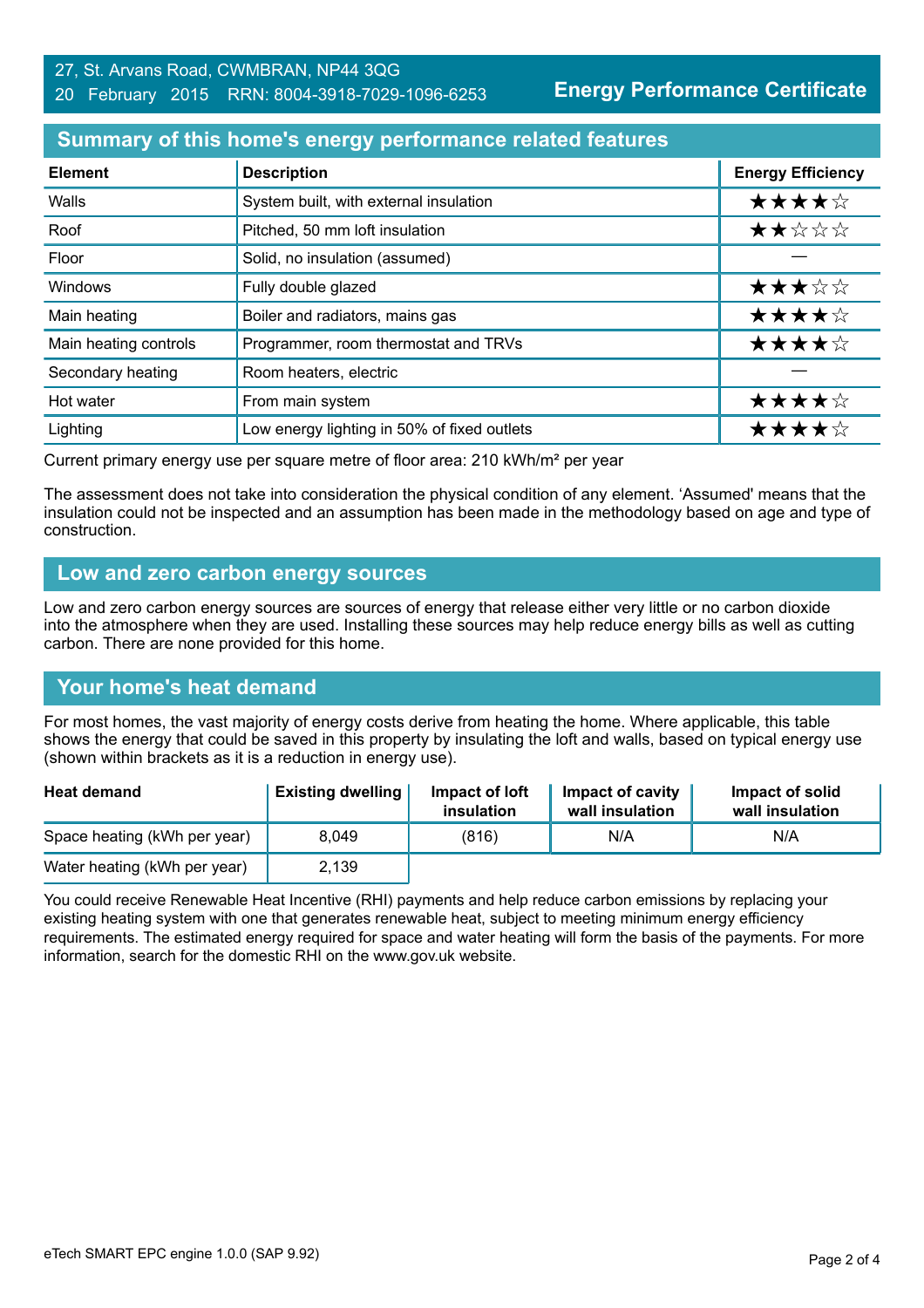# 27, St. Arvans Road, CWMBRAN, NP44 3QG 20 February 2015 RRN: 8004-3918-7029-1096-6253

# **Recommendations**

The measures below will improve the energy performance of your dwelling. The performance ratings after improvements listed below are cumulative; that is, they assume the improvements have been installed in the order that they appear in the table. Further information about the recommended measures and other simple actions you could take today to save money is available at www.gov.uk/energy-grants-calculator. Before installing measures, you should make sure you have secured the appropriate permissions, where necessary. Such permissions might include permission from your landlord (if you are a tenant) or approval under Building Regulations for certain types of work.

| <b>Recommended measures</b>        | Indicative cost | <b>Typical savings</b><br>per year | <b>Rating after</b><br>improvement |
|------------------------------------|-----------------|------------------------------------|------------------------------------|
| Increase loft insulation to 270 mm | £100 - £350     | £46                                | C69                                |
| Solar water heating                | £4,000 - £6,000 | £ 36                               | <b>C70</b>                         |
| Solar photovoltaic panels, 2.5 kWp | £5,000 - £8,000 | £ 279                              | C80                                |

# **Opportunity to benefit from a Green Deal on this property**

Green Deal Finance allows you to pay for some of the cost of your improvements in instalments under a Green Deal Plan (note that this is a credit agreement, but with instalments being added to the electricity bill for the property). The availability of a Green Deal Plan will depend upon your financial circumstances. There is a limit to how much Green Deal Finance can be used, which is determined by how much energy the improvements are estimated to **save** for a 'typical household'.

You may be able to obtain support towards repairs or replacements of heating systems and/or basic insulation measures, if you are in receipt of qualifying benefits or tax credits. To learn more about this scheme and the rules about eligibility, call the Energy Saving Advice Service on **0300 123 1234** for England and Wales.